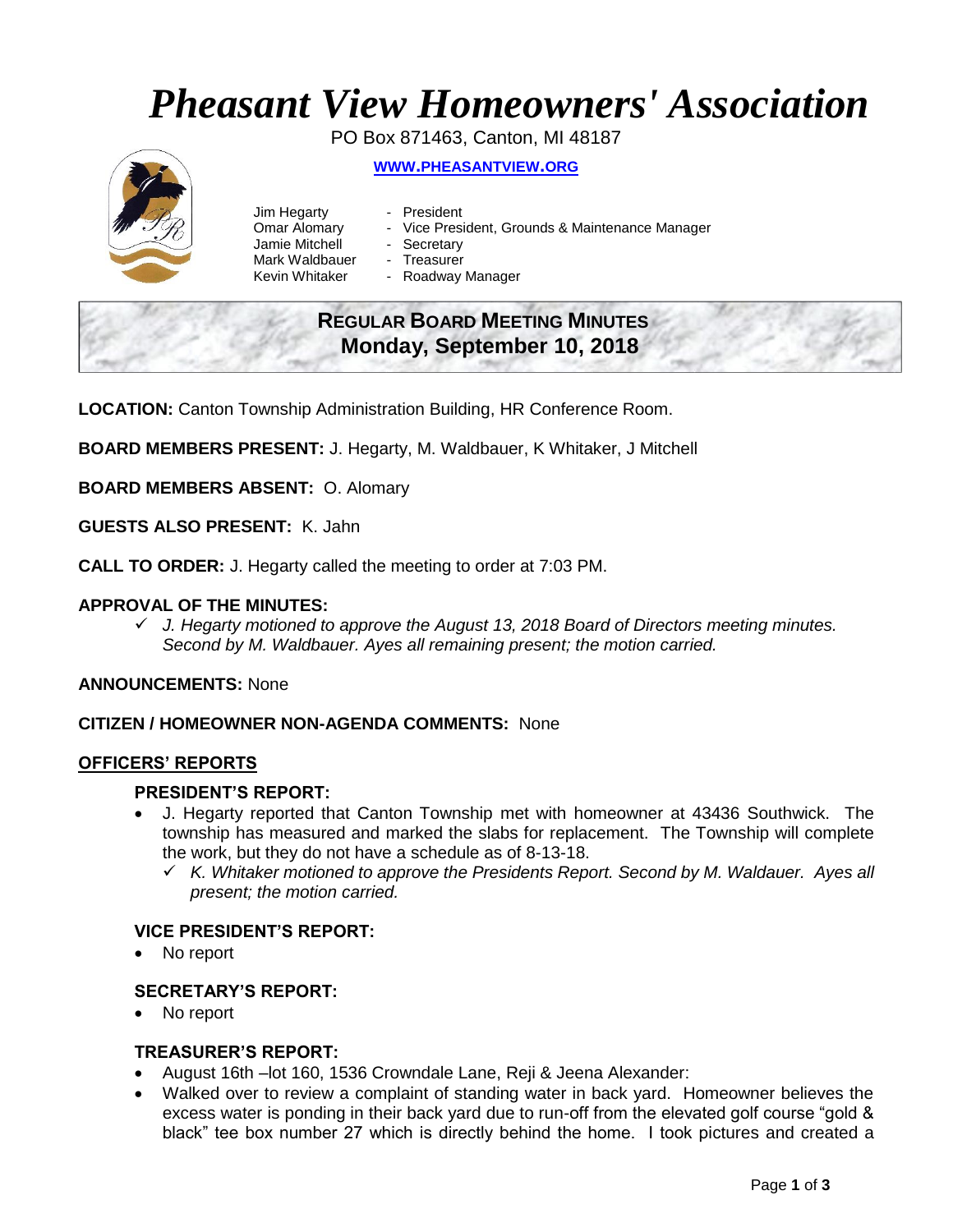report which was sent to the Board for a response to the homeowner.

- August 18th Attempted to file our annual report with the State of Michigan Corporations Division, Securities & Commercial Licensing Bureau, Department of Licensing and Regulatory Affairs (LARA). The State has an entirely new system. We have a new identification number, and a new "CID" & "PIN" number were assigned. I needed to log on to the old system to have the CID and PIN numbers emailed to me once my identity was confirmed. I eventually completed and filed our updated annual report with the State; only a three-hour process.
- August 18th Paid the FY 2018 3rd Quarter payment to PRRMA.
- August 21st worked to create a sample report which would show income & expense cashflow conditions as related to a monthly budget. The attempt is to show positive or negative numbers against a monthly budget number. I emailed a sample report to the Board for review.
- August 29th prepared closing documentation for Donna Smith, Escrow Services, Title One Inc. on Lot 57; 2149 Stonebridge Way – Joseph and Trichelle Touma.
- September 8, 2018 prepared the Treasurer's report for the September meeting. Spent extra time re-working the HOA budget to coincide with a new "Monthly Budget Report" as requested.
- September  $10^{th}$  Audit form just came online for workers comp.
	- ✓ *J. Hegarty motioned to approve the Treasurer's Report. Second by K. Whitaker. Ayes all present; the motion carried.*

#### **DIRECTOR and COMMITTEE REPORTS**

#### **ROADWAY MANAGER'S REPORT**:

- No PRRMA meeting held in August.
- Lot 58 reported that their garden was damaged by Oakley during a regular cutting cycle. Oakley spoke with the homeowner and they have come to an agreement on how this issue will be resolved. The board considers this matter closed.
- K. Whitaker will look at the photocell on the Crowndale entrance to try and get it working properly.

#### **ARCHITECTURAL REVIEW COMMITTEE (ARC):**

• Deck replacement request for 1933 Stonebridge Way, Lot 98, has been APPROVED.

#### **SUBDIVISION COMMUNICATION COORDINATOR'S REPORT:** No Report

#### **ACTION ITEM REVIEW:**

#### **OLD BUSINESS:**

- Mailbox Update:
	- Lot 87 has placed a new mailbox on lot 78. The Homeowner at lot 87 took the address numbers off the mailbox that was provided by the Association and put them on a new mailbox.
		- K. Whitaker will be reaching out to the homeowners at lot 78 to ask if they gave permission to lot 87 for this change.
		- K. Whitaker will also call the Canton Post Office to ask if this change was approved prior to thse changes being made.
	- K. Whitaker will reach out to the new homeowners at lot 122 to ask if they would like the new mailbox. More details to come based on converstaions still ongoing.

#### **NEW BUSINESS:**

- There are 12 homes that have been deemed to have some unslightly conditions, we are revewing those and will be working with the Township on how to move forward.
- K. Whitaker has begun working on RFP for snow removal and salt for the 2018/2019